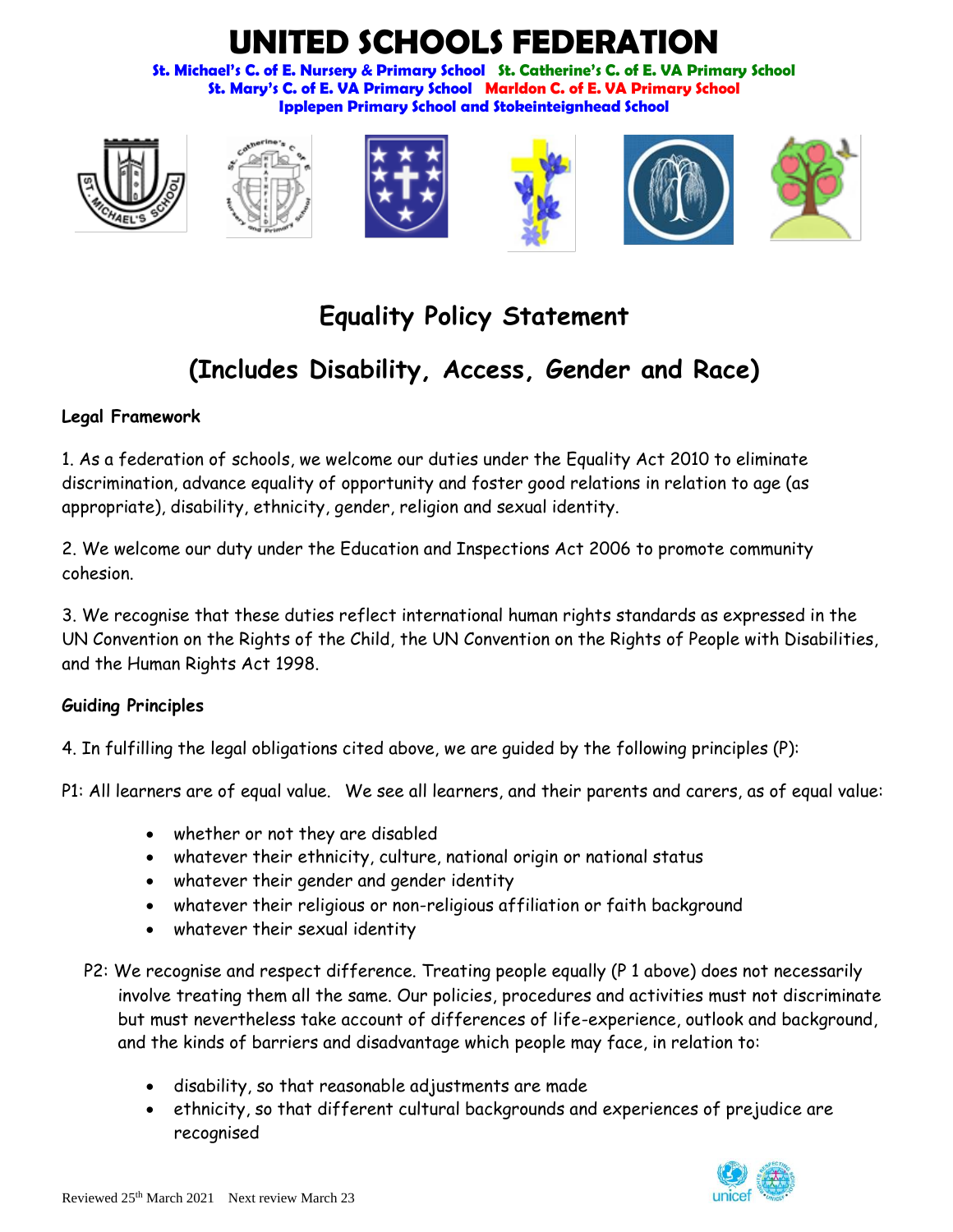- gender, so that the different needs and experiences of girls and boys, and women and men, are recognised
- religion, belief or faith background
- sexual identity
- P3: We foster positive attitudes and relationships, and a shared sense of cohesion and belonging. We intend that our policies, procedures and activities should promote:
	- positive attitudes towards disabled people, good relations between disabled and nondisabled people, and an absence of harassment of disabled people
	- positive interaction, good relations and dialogue between groups and communities different from each other in terms of ethnicity, culture, religious affiliation, national origin or national status, and an absence of prejudice-related bullying and incidents
	- mutual respect and good relations between boys and girls, and women and men, and an absence of sexual and homophobic harassment.
- P4: We observe good equalities practice in staff recruitment; retention and development. We ensure that policies and procedures should benefit all employees and potential employees, for example in recruitment and promotion, and in continuing professional development:
	- whether or not they are disabled
	- whatever their ethnicity, culture, religious affiliation, national origin or national status
	- whatever their gender and sexual identity, and with full respect for legal rights relating to pregnancy and maternity.
	- P5: We aim to reduce and remove inequalities and barriers that already exist. In addition to avoiding or minimising possible negative impacts of our policies, we take opportunities to maximise positive impacts by reducing and removing inequalities and barriers that may already exist between:
		- disabled and non-disabled people
		- people of different ethnic, cultural and religious backgrounds
		- girls and boys, women and men.
	- P6: We consult and involve widely. We engage with a range of groups and individuals to ensure that those who are affected by a policy or activity are consulted and involved in the design of new policies, and in the review of existing ones. We aim to consult and involve:
		- disabled people as well as non-disabled
		- people from a range of ethnic, cultural and religious backgrounds
		- both women and men, and girls and boys
		- homosexual people as well as heterosexual.
		- P7: Society as a whole should benefit. We intend that our policies and activities should benefit society as a whole, both locally and nationally, by fostering greater social cohesion, and greater participation in public life of:
			- disabled people as well as non-disabled
			- people of a wide range of ethnic, cultural and religious backgrounds

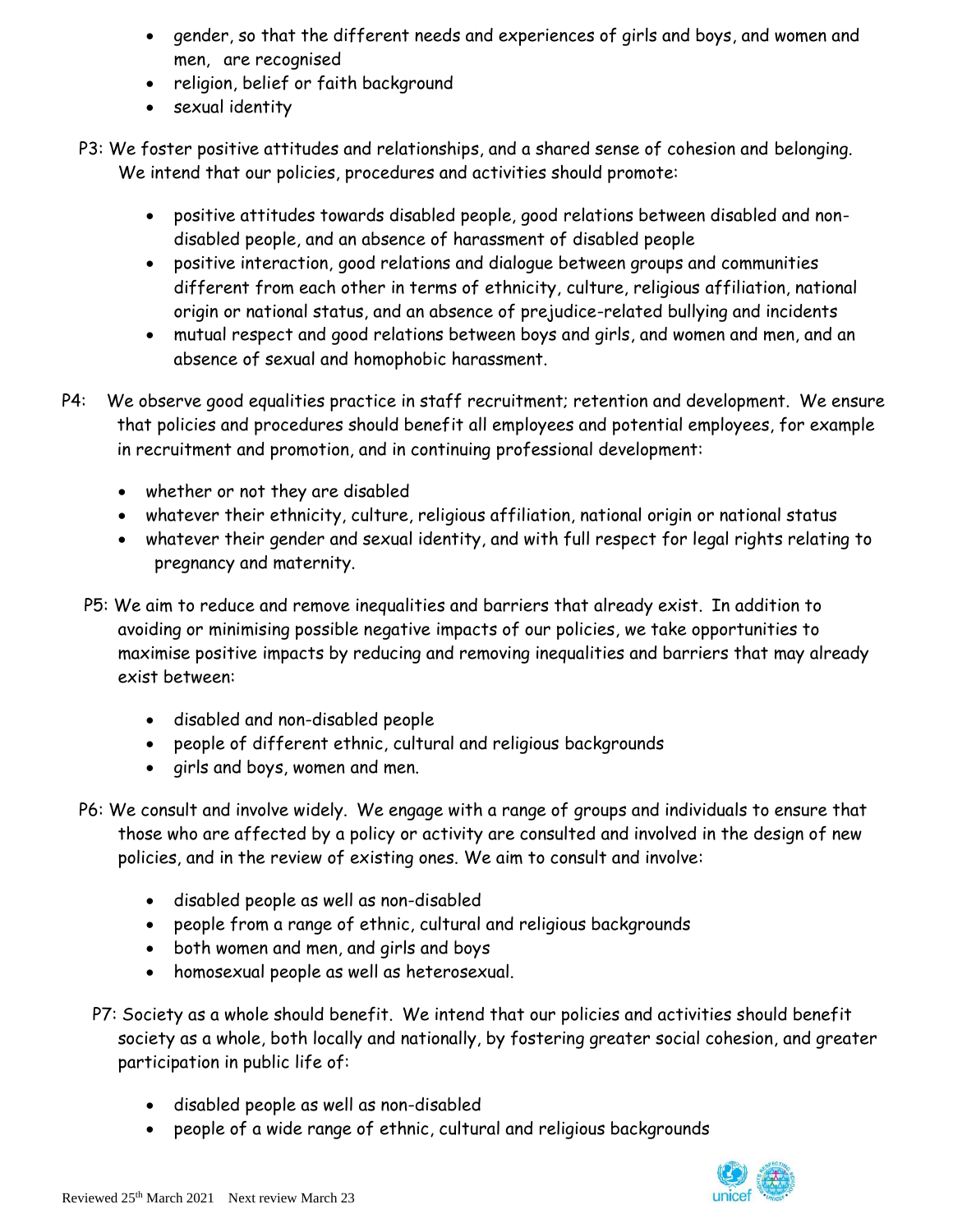- both women and men, girls and boys
- homosexual people as well as heterosexual.
- P8: We base our practices on sound evidence. We maintain and publish quantitative and qualitative information about our progress towards greater equality in relation to:
	- disability
	- ethnicity, religion and culture
	- gender

#### **Accessibility**

We are fully inclusive and aim to provide everyone with clear and distinct opportunities to access both the school building and all areas of the school curriculum (See Accessibility Plan).

5. We recognise that the actions resulting from a policy statement such as this are what make a difference. We keep our equality objectives under review.

#### **The Curriculum**

We keep each curriculum subject or area under review in order to ensure that teaching and learning reflect the principles set out above

#### **Ethos and Organisation**

We ensure the principles apply to the full range of our policies and practices, including those that are concerned with:

- pupils' progress, attainment and achievement
- pupils' personal development, welfare and well-being
- pupils' accessibility of both the school building and the curriculum
- teaching styles and strategies
- admissions and attendance
- staff recruitment, retention and professional development
- care, guidance and support
- behaviour, discipline and exclusions
- working in partnership with parents, carers and guardians
- working with the wider community

#### **Addressing Prejudice and Prejudice-related Bullying**

The school is opposed to all forms of prejudice which prevent it from fulfilling the legal duties referred to in above:

- prejudices around disability and special educational needs
- prejudices around racism and xenophobia, including those that are directed towards religious groups and communities, for example anti-Semitism and Islam phobia, and those that are directed against travellers, migrants, refugees and people seeking asylum
- prejudices reflecting sexism and homophobia